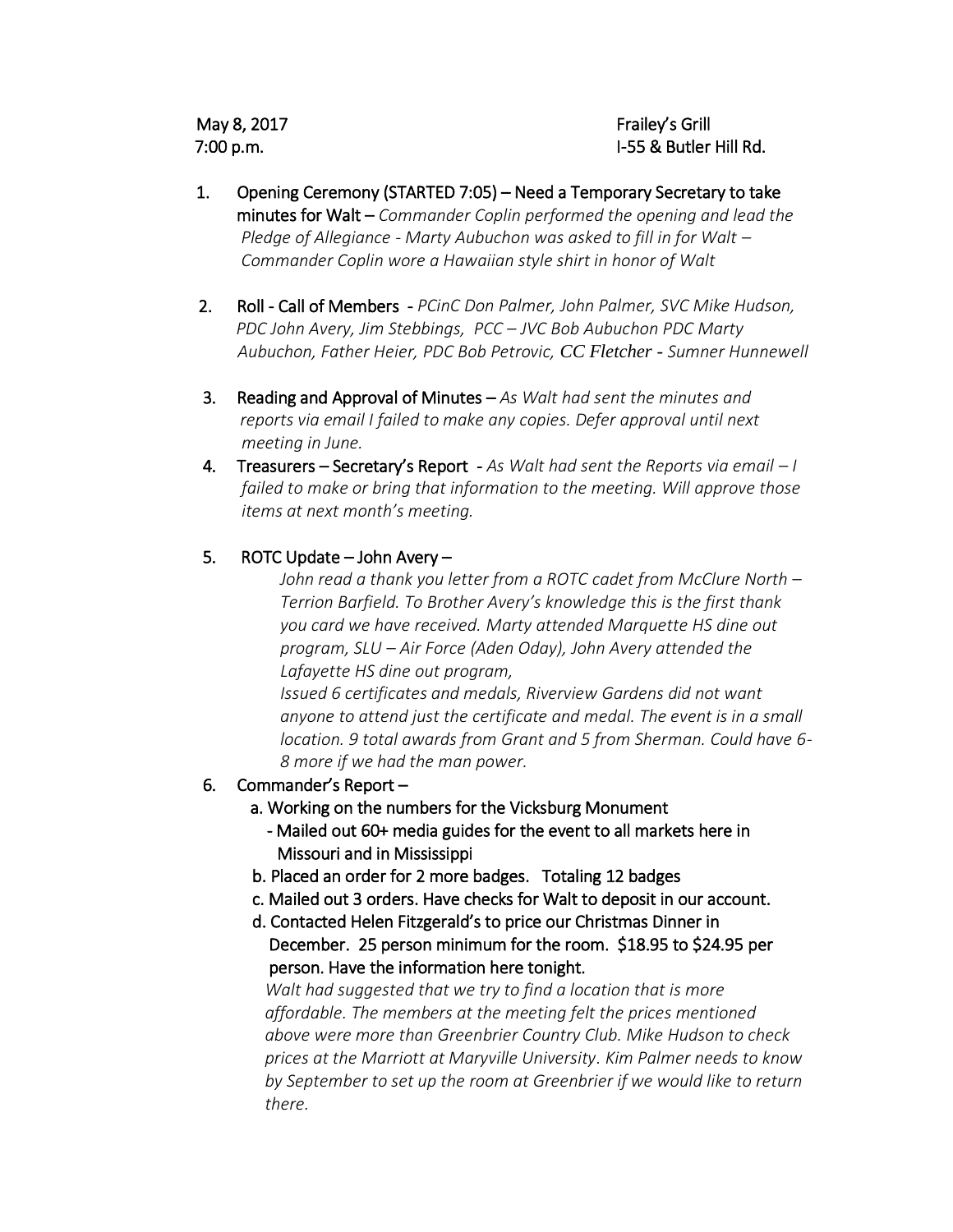- 7. Senior Vice Commander's Report *No report – apologized for not being able to attend the past several meetings. Has had a lot going on with his family* / Junior Vice Commander's Report – *No report*
- 8. Department Report / National Report *Lincoln Tomb Ceremony Not well attended – around 30. It did not help that is was on Easter weekend. Hoping to get the CofA meeting back in Springfield. It helps with attendance and it is a Sons Sponsored event.*

 *Department Encampment in Branson, MO* 

 **a. Vicksburg Memorial Ceremony Update** – *Don Palmer reported – Most everything is in place. Still need to work on the color guard prior to the event would like to have names. So far only one Confederate and 15 Union. Also still in need of a large flag to cover the center statue. As far as guests attending. Around 60 Union, 30 Confederates to attend, 5 Missouri State Senators and Representatives to attend-including Warren Love, the Mississippi Attorney General to attend. Scott Benewich – Chief of Interpretation has been a big help, the Mississippi National Guard with be firing a salute. Brig Gen. Hillis – Keynote Speaker, will follow close to the program of 1917. Larry Dietzel's wife Nora will sing at the event. Don Palmer with present for the Sons, Darell Maples with represent SCV. Vicksburg visitors center to sell Missouri artifacts, books and will be selling 200 coins. Gift shop agreed to try to sell 200. Sumner will get with Doug and Don Palmer and ship to Vicksburg. Extras will be given as gifts to the speakers and VIPs. John Avery presented the Dedication Service to be used for Missourians buried the cemetery. All those buried there are Union. Don to consider purchasing 250 Missouri flags to be placed on each grave of a Missouri soldier. The park service has agreed to place the flags for us on Thursday and remove them on the Tuesday after Memorial Day. They then ship them back to Don.* 

 *National – Encampment in Lansing, Michigan, 501-C3 exemption will be probably authorized for National Only*

9. Civil War Trivia - *See attached* 

## 10. Sherman Camp Discussion Part 2 – Division of the Camp ?

 *See attached for commander's comments of the actions over the past month. The group talked about the need for a meeting with members of Sherman Camp. Bob Petrovic suggested since we are so busy with Vicksburg and Memorial Day we should set up a meeting in September with members of Sherman to talk about the merger and what they would like to see happen. The members present agreed. No vote taken.*